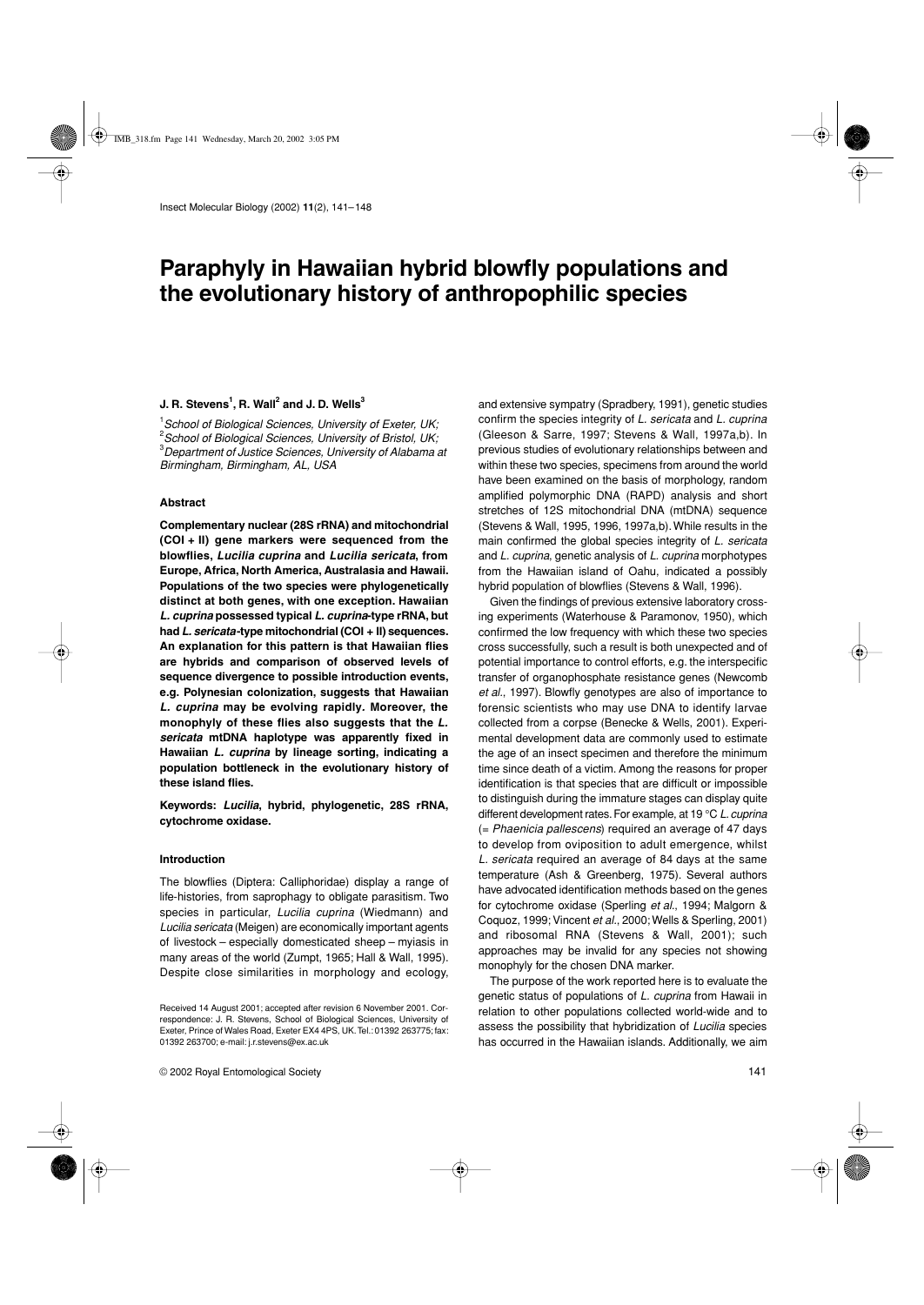

Figure 1. Phylogenetic trees derived by parsimony analysis of 28S rRNA (left) and mitochondrial COI + II (right) gene sequences. Relative bootstrap support analyses were performed using 1000 pseudoreplicates for each gene. The default options of PAUP were used: optimality criterion = maximum parsimony; initial upper bound computed step-wise; only minimal trees kept; addition sequence = furthest; zero length branches collapsed. See Table 2 for specimen details and accession numbers.

to explore the reasons and implications for such a discordant pattern, e.g. the effects of introgressive hybridization (Avise, 2000). Flies were examined using a combination of complementary nuclear – 28S subunit ribosomal RNA (28S rRNA) – and mitochondrial – cytochrome oxidase subunits I and II (COI + II) – molecular markers, and analysed using a range of phylogenetic tools.

# **Results**

# *DNA sequence analysis*

The degree of variation observed in individual flies across the 2193 nucleotides of the 28S rRNA gene varied according to species. All *L. cuprina* examined were identical, regardless of their geographical origin. In *L. sericata*, two rRNA sequence types were observed, a global-type and a sequence differing by three nucleotides, amplified from a laboratory colony of *L. sericata* from Bristol, UK. *L. cuprina* differed from the global-type *L. sericata* by eight nucleotide substitutions and from the Bristol, UK sample by nine substitutions.

The mitochondrial marker selected for this study was the 2.3 kb region coding for the cytochrome oxidase subunits I and II, together with tRNA-leucine (COI + II). COI + II was amplified from sixteen species/specimens; the degree of variation observed across the 2329 nucleotides of the mitochondrial COI + II gene varied widely across all specimens

of *L. cuprina* and *L. sericata*. (COI-only sequences and complete 28S rRNA gene sequences have been analysed from four additional specimens of Hawaiian *L. cuprina*, confirming the pattern of phylogenetic relationships observed for the two specimens/populations presented in Figure 1.) All specimens were also well separated from the two outgroup species, *L. caesar* and *C. vicina*. *L. cuprina* sequences, excluding those from Hawaiian *L. cuprina*, showed between 2 and 11 intraspecific nucleotide differences. *L. cuprina* from Hawaii showed 53–59 nucleotide differences from other specimens of *L. cuprina*, but only 16–20 nucleotide differences from global *L. sericata* sequences; global, non-Hawaiian specimens of *L. cuprina* showed between 45 and 55 nucleotide differences with global *L. sericata* sequences. The global sample of *L. sericata* specimens showed 0–6 intraspecific nucleotide differences, of which sequences from only two specimens were identical.

# *Phylogenetic analysis*

Two partitions corresponding to the two genes were defined within the 4523 characters of the combined data file using an incongruence-length difference (ILD) test. The ILD test showed that sequence data for the two genes were not homogeneous and that they should not be combined for subsequent phylogenetic analysis. Of the 4523 characters, 125 were parsimony-informative. Analysis yielded a tree of length 345 for the original partition, which was significantly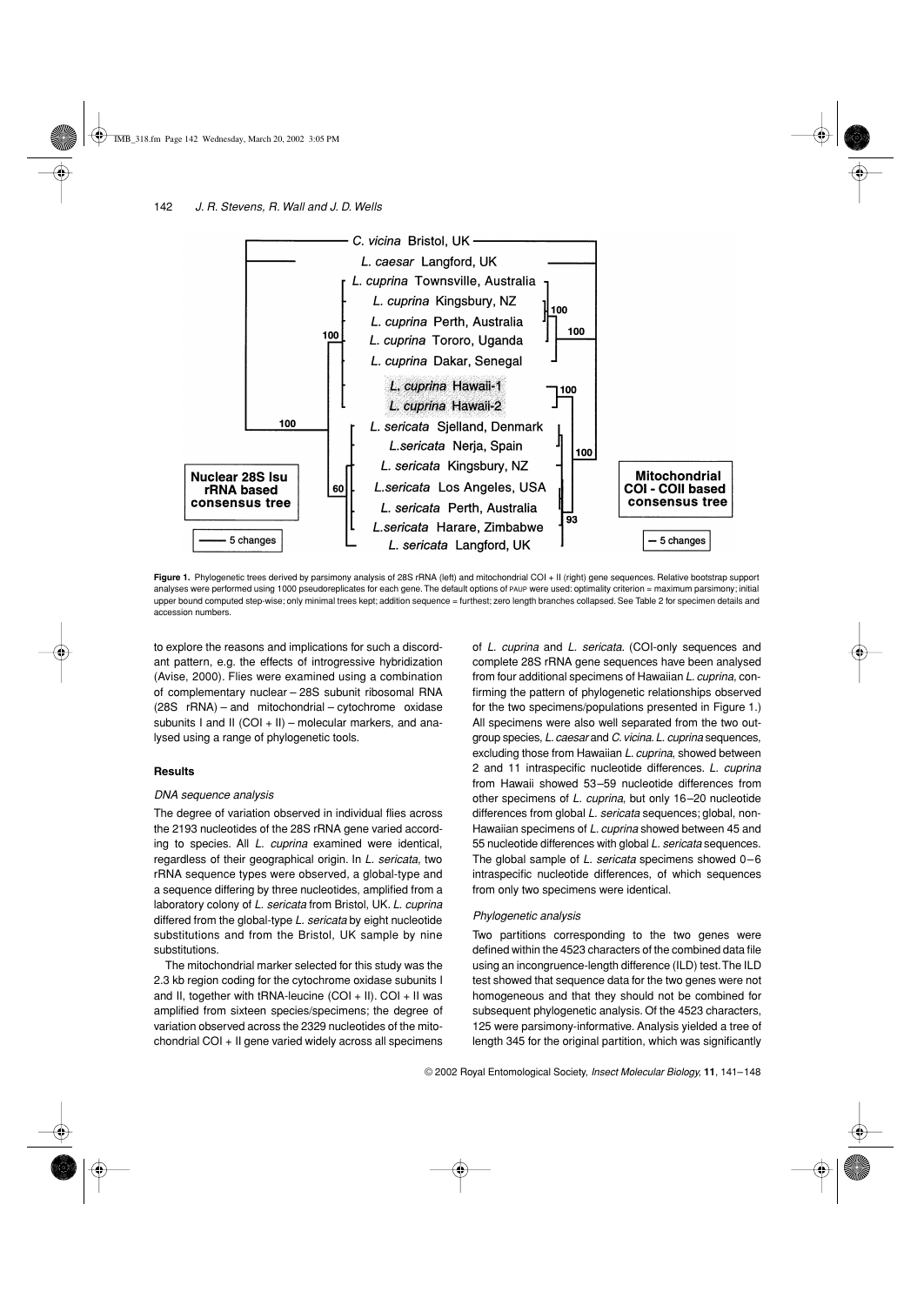|                                    |     | 2   | 3  | 4  | 5  | 6  |    | 8  | 9  | 10 | 11 | 12 | 13             | 14             | 15 | 16 |
|------------------------------------|-----|-----|----|----|----|----|----|----|----|----|----|----|----------------|----------------|----|----|
| 1 C. vicina Bristol, UK            |     |     |    |    |    |    |    |    |    |    |    |    |                |                |    |    |
| 2 L. caesar Langford, UK           | 161 |     |    |    |    |    |    |    |    |    |    |    |                |                |    |    |
| 3 L. cuprina Hawaii-2              | 165 | 111 |    |    |    |    |    |    |    |    |    |    |                |                |    |    |
| 4 L. cuprina Hawaii-1              | 166 | 114 | 5  |    |    |    |    |    |    |    |    |    |                |                |    |    |
| 5 L. cuprina Kingsbury, NZ         | 165 | 116 | 57 | 59 | -  |    |    |    |    |    |    |    |                |                |    |    |
| 6 L. cuprina Perth, Australia      | 165 | 116 | 57 | 59 | 2  |    |    |    |    |    |    |    |                |                |    |    |
| 7 L. cuprina Dakar, Senegal        | 166 | 113 | 53 | 54 | 11 | 11 |    |    |    |    |    |    |                |                |    |    |
| 8 L. cuprina Townsville, Australia | 163 | 114 | 57 | 59 | 3  | 3  | 10 |    |    |    |    |    |                |                |    |    |
| 9 L. cuprina Tororo, Uganda        | 164 | 115 | 56 | 57 | 4  | 4  | 9  | 3  |    |    |    |    |                |                |    |    |
| 10 L. sericata Sjelland, Denmark   | 162 | 111 | 16 | 19 | 53 | 53 | 45 | 53 | 52 |    |    |    |                |                |    |    |
| 11 L. sericata Kingsbury, NZ       | 165 | 114 | 19 | 22 | 54 | 54 | 48 | 54 | 55 | 5  |    |    |                |                |    |    |
| 12 L. sericata Langford, UK        | 161 | 111 | 16 | 19 | 53 | 53 | 45 | 53 | 52 | 4  | 5  |    |                |                |    |    |
| 13 L. sericata Los Angeles, USA    | 163 | 112 | 17 | 20 | 54 | 54 | 46 | 54 | 53 | 3  | 4  | 3  |                |                |    |    |
| 14 L. sericata Perth, Australia    | 163 | 112 | 17 | 20 | 54 | 54 | 46 | 54 | 53 | 3  | 4  | 3  | 0              |                |    |    |
| 15 L. sericata Nerja, Spain        | 161 | 112 | 17 | 20 | 52 | 52 | 46 | 52 | 51 |    | 6  | 5  | 4              | $\overline{4}$ |    |    |
| 16 L. sericata Harare, Zimbabwe    | 163 | 112 | 17 | 20 | 54 | 54 | 46 | 54 | 53 | 3  | 4  | 3  | $\overline{c}$ | 2              |    |    |

Table 1. Matrix of absolute character distances between taxa based on phylogenetic analysis of 2329 base pairs of COI + II gene sequences. Country abbreviations:  $NZ$  = New Zealand,  $UK$  = United Kingdom,  $USA$  = United States of America

shorter than trees derived from 999 pseudoreplicate partitions ( $P$ -value = 0.001). Removal of the two Hawaiian taxa resulted in a non-significant ILD test.

Subsequent independent phylogenetic analyses using PAUP yielded two trees (Fig. 1) with significantly different topologies, as confirmed by a Kishino-Hasegawa test (*P* < 0.0001). Removal of the Hawaiian specimens resulted in no significant difference between tree topologies for the two genes.

## *Substitution distribution analysis*

For COI + II sequences, pair-wise comparisons of all combinations of *L. sericata*, *L. cuprina* and Hawaiian *L. cuprina* were performed (Table 1).

Analysis of the distribution of phylogenetically informative characters (nucleotide changes) within trees showed that, while variation in the 28S rRNA gene was largely confined to three distinct regions within D domains: D2, D6 and D7a (Hancock *et al.*, 1988), nucleotide variation in the COI + II sequences was evenly spread across the length of the gene sequences, with no obvious gene associated clusters, as might be expected if discrete parts of the mtDNA genome had undergone recombination. Moreover, nucleotide variation in the COI + II sequences was largely confined to non-coding sites (1st position: 37/287 = 13%; 2nd position: 9/287 = 3%; 3rd position: 241/287 = 84%), suggesting that substitutions are predominantly neutral and that variation is non-adaptive; such a finding justifies the application of molecular clocks to explore these data.

## **Discussion**

The 28S rRNA marker, has an inherently diverse rate of genetic evolution that facilitates its use across a broad phylogenetic range. Hence it is suitable for elucidating both higher (older) evolutionary relationships and, by analysis of the divergent 'D' domains, relationships between more recently diverged species (Larson, 1991). The COI + II mitochondrial marker offers another relatively rapidly evolving complementary marker suitable for investigating recently diverged species.

Analysis of the data using an ILD test showed the two sets of sequence data to be significantly phylogenetically incongruent. However, this incongruence disappears if the putative hybrid flies from Hawaii are excluded from the analysis (results not presented). Examination of the independently constructed phylogenetic trees (Fig. 1) shows that the Hawaiian *L. cuprina* specimens (as defined by morphological analysis) possess typical *L. cuprina*-type 28S rRNA sequence, but have *L. sericata*-type mitochondrial (COI + II) DNA.

The mtDNA molecule is generally maternally inherited and unaffected by recombination, therefore our findings lead us to suppose that a female *L. sericata* and a male *L. cuprina* crossed to produce an F1 generation with *L. sericata* mtDNA, a mix of nuclear DNA, and very likely an *L. cuprina* phenotype. Over time descendants mated with wild-type *L. cuprina* individuals would have led to a dilution and/or stochastic loss of *L. sericata* nuclear alleles, while at the same time lineage sorting would have produced fixation of the *L. sericata* mtDNA haplotype. Indeed, in previous laboratory crosses between *L. cuprina* and *L. sericata* the majority of hybrids were either indistinguishable from *L. cuprina*, or possessed characters intermediate between *L. cuprina* and *L. sericata* (Mackerass, 1933; Ullyett, 1945; Waterhouse & Paramonov, 1950). However, while such crosses have been seen in the laboratory, there are no previous records of their existence in the field. Lack of any evidence for such an event from nuclear DNA markers and the monophyly<sup>2</sup> of Hawaiian *L. cuprina* in the phylogenetic analysis of mtDNA (Fig. 1) suggests that if hybridization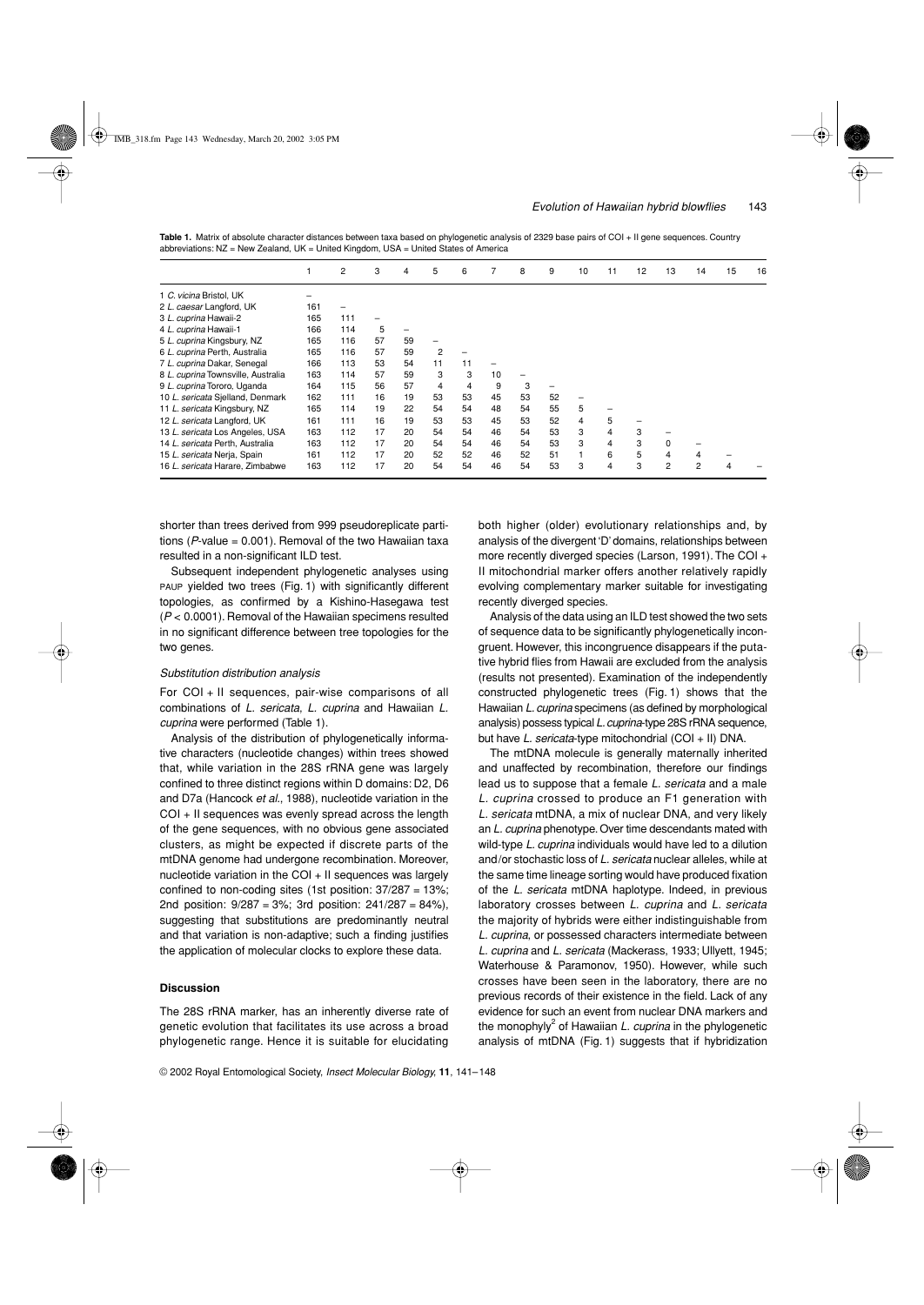has occurred (a) it happened sufficiently long ago that all detectable traces within the nuclear genome have been over-written, and (b) the *L. sericata* mtDNA haplotype was apparently fixed in Hawaiian *L. cuprina* by lineage sorting, suggesting a population bottleneck; successive bottlenecks associated with recent human-aided expansion have been previously postulated to explain stochastic mtDNA lineage survival in two species of mosquito introduced to Hawaii (Kambhampati & Rai, 1991; Guillemaud *et al.*, 1997).

The level of intraspecific mtDNA variation can be interpreted in several ways. The Hawaiian *L. cuprina* mtDNA lineage could simply be an otherwise undetected *L. sericata* haplotype. If this is the case, the only implied time period since hybridization necessary to account for these data is that required for mtDNA lineage sorting and introgression of the *L. sericata* haplotype. The 0.9% COI + II sequence divergence between the Hawaiian *L. cuprina* and global *L. sericata* is only slightly greater than the 0.8% intraspecific variation observed in a world-wide survey of the blowflies *Chrysomya albiceps* and *C. rufifacies* (Wells & Sperling, 1999). However, it seems unlikely that the Hawaiian haplotypes are simply a sample of *L. sericata* diversity given that we found only 0.2% sequence variation among specimens identified as *L. sericata*. If the phylogram in Fig. 1 represents the true phylogeny then we would interpret the divergence between haplotypes of the Hawaiian *L. cuprina* and global *L. sericata* as being the amount of evolutionary change that has occurred since the putative hybridization event and the divergence within Hawaiian *L. cuprina* as mutations that have accumulated since that species reached Hawaii. Of course, such a finding also indicates that the relationship between sequence divergence and time for these blowflies may not follow the same pattern as observed in some other insects (Brower, 1994).

Hawaiian *Drosophila* (DeSalle & Hunt, 1987) reportedly reached the Hawaiian archipelago around 40 million years (Myrs) ago when the 'newer' islands such as Oahu were still in the process of being formed; similarly, the ancestor of the endemic blowfly – *L. graphita* – also presumably arrived in the islands unaided by humans<sup>3</sup>. However, *L. sericata* is endemically Palearctic in distribution, whereas *L. cuprina* is Afrotropical and Oriental; it is difficult therefore to envisage a meeting of these two species in the mid-Pacific by natural dispersal. Both *L. sericata* and *L. cuprina* are commonly associated with humans and their domestic animals. Hence, if it is assumed that one or both species were carried by colonizing humans, the molecular clock can be calibrated by reference to known historical events. Calibrating the hybridization of *L. sericata* and *L. cuprina*, and the subsequent divergence of Hawaiian *L. cuprina*, against the arrival of the first Polynesians in Hawaii in approximately 500 AD yields a rate of divergence of  $6.3 \times 10^{-6}$  substitutions per site per year across  $COI + II$ . Calibrating the hybridization event with respect to the arrival of Europeans in 1778

yields a rate of divergence of  $4.4 \times 10^{-5}$  substitutions per site per year for  $COI + II$ . Such rates, however, appear unrealistically fast. Using the alternative approach and employing an independently estimated rate of mtDNA divergence of 2.3% per million years (Brower, 1994), the 0.9% divergence of Hawaiian *L. cuprina* from *L. sericata* (see above) suggests the hybridization event happened around 390 000 years ago. The appropriateness of using a mtDNA divergence rate (2.3% per Myrs) calculated from a different insect order (Lepidoptera) is of course questionable. Nevertheless, use of such an estimate indicates that the *L. cuprina*  $\times$  *L. sericata* cross-mating event which gave rise to contemporary Hawaiian *L. cuprina* predates the arrival of humans in Hawaii, probably by several hundredthousand years. The major question now, is whether such introgressant hybrids are particular to Hawaii or whether they are found elsewhere; for example, would the hypothesis of a relatively recent date for hybridization be supported if, for example, Tahitian *L. cuprina* fit the Hawaiian pattern? Taxonomically, while the existence of such an apparently purely introgressant form does not warrant the recognition of a new species, it may be appropriate, given the distinct genetic profile and geographical isolation of this form, to recognize it as a new subspecies, *L. cuprina hawaiiensis*.

Finally, the evidence for interspecific hybridization presented in this paper may have important consequences across a number of applied disciplines. For example, blowfly control: if frequent and recurring, hybridization raises the possibility of horizontal transfer of organophosphate resistance genes in sheep rearing regions – Australia and New Zealand – where both species exist sympatrically; forensic entomology: species molecular identification protocols are commonly based on mitochondrial gene markers, e.g. COI + II (Sperling *et al.*, 1994; Malgorn & Coquoz, 1999; Vincent *et al.*, 2000), especially when identifying larvae collected from a corpse (Benecke & Wells, 2001). The results reported here suggest that under some circumstances the use of a nuclear locus for species identification may be more robust, highlighting the importance of a multigene approach.

## **Experimental procedures**

#### *Fly collection and DNA extraction*

Specimens of *L. cuprina* and *L. sericata* were caught at a range of sites in Europe, Africa, North America, Australasia and the Hawaiian island of Oahu; specimens of *Lucilia caesar* (L.) and *Calliphora vicina* Robineau-Desvoidy were included as outgroup species. Flies were identified to species/subspecies using the morphological characters described by Aubertin (1933), Norris (1990) and Holloway (1991); *L. sericata* and *L. cuprina* were distinguished by analysis of male genitalia (Fig. 2) and the paravertical setulae present on the back of the head. Details of all flies included in this study are presented in Table 2. DNA was extracted following standard protocols (Stevens & Wall, 1995, 1996, 2001; Wells & Sperling, 2001).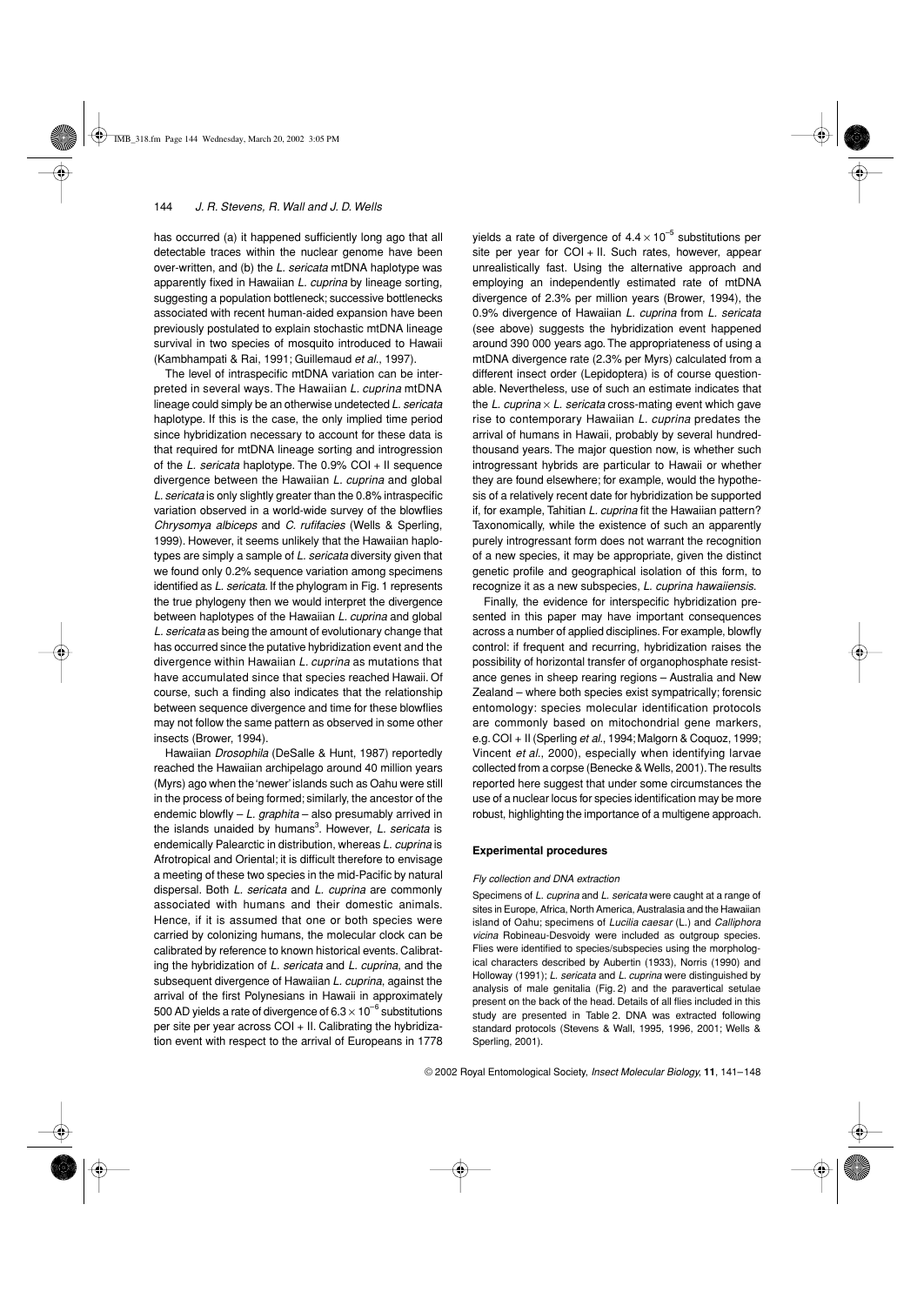

**Figure 2.** Forceps (dorsal view) of the male genitalia of: (A) *Lucilia sericata* of UK origin maintained in a colony (note: forceps slightly splayed in mounting); (B) *L. sericata* from California, USA; (C) *Lucilia cuprina* from Oahu, Hawaii; (D) *L. cuprina* from Townsville, Australia; and (E) *L. cuprina* from Kenya. Note the shorter and broader structure of the *L. sericata* forceps relative to those of *L. cuprina*. The forceps of the flies collected in Hawaii were used in identifying them as *L. cuprina* because they were indistinguishable from those of *L. cuprina* collected elsewhere. Drawings were prepared using permanently mounted slide preparations and a camera lucida.

#### *Phylogenetic markers*

Preliminary data from RAPD analysis of genomic DNA and short (329 bp) stretches of 12S mitochondrial DNA (Stevens & Wall, 1996, 1997a) indicate that atypical *L. sericata*-like mitochondrial *Evolution of Hawaiian hybrid blowflies* 145

sequence signatures occur in *L. cuprina* from the Hawaiian islands. Accordingly, evolutionary relationships in a global sample of *L. cuprina* and *L. sericata* were studied by sequencing complementary nuclear and mitochondrial gene markers. The nuclear sequence marker was the 2.2 kb D1–D7 region of the 28S large subunit (lsu) ribosomal RNA gene (28S rRNA) and the mitochondrial marker was the 2.3 kb region coding for the cytochrome oxidase subunits I and II, together with tRNA-leucine  $(COI + II)$ .

In the case of the 28S rRNA marker, its inherently diverse rates of genetic evolution facilitate its use across a broad phylogenetic range, so that it is suitable for elucidating both higher (older) evolutionary relationships and, by analysis of the divergent 'D' domains, relationships between more recently diverged species (Larson, 1991). The COI + II mitochondrial marker offers another relatively rapidly evolving complementary marker suitable for investigating recently diverged species.

#### *28S rRNA: PCR amplification and DNA sequencing*

A fragment of 2.2 kb spanning the D1–D7 regions of the 28S lsu rRNA gene was amplified from sixteen species/specimens of blowflies, including seven specimens each of *L. sericata* and *L. cuprina*, *L. caesar* and *C. vicina* (Table 2), by PCR using conserved primers as published (Table 3). The 2.2 kb fragment was amplified in two overlapping sections of approximately 0.8 kb (D1–D2) and 1.45 kb (D3–D7), giving an overlap of ~50 bp to facilitate sequence assembly.

PCR amplification mixtures (25 µl volume) were prepared as follows: 50 ng template DNA, reaction buffer (final concentration 75 mm Tris/HCl (pH 9.0), 20 mM (NH<sub>4</sub>)<sub>2</sub>SO<sub>4</sub>, 0.01% TWEEN-20, 1.5 mm MgCl<sub>2</sub>; Hybaid-AGS), dNTP mix at a final concentration of 0.2 mm per dNTP,  $2 \times$  primers at a final concentration of 2  $\mu$ m, 1 U AGS*Gold* DNA polymerase (Hybaid UK), sterile water to a final volume of 25 µl. Amplification reactions were performed in a Hybaid thermal cycler for an initial denaturation step of 94 °C for 3 mins, followed by thirty cycles of 94 °C for 30 s, 55 °C for 30 s and 68 °C for 1 min (D1–D2 fragment)/1 min 30 s (D3–D7 fragment), followed by a final elongation step of 68 °C for 15 mins.

PCR products were separated by electrophoresis in 0.5% TBE agarose gels, stained with ethidium bromide and visualized under

**Table 2.** Specimen details: identity, origin and DNA sequence accession numbers

|                   |                                       |      | Accession no. |            |                |
|-------------------|---------------------------------------|------|---------------|------------|----------------|
| Specimen          | Collection location                   | Date | 28S rRNA      | $COI + II$ | Reference      |
| Calliphora vicina | University of Bristol colony, UK      | 1995 | AJ300131      | AJ417702   | 1,3            |
| Lucilia caesar    | Langford, nr. Bristol, Somerset, UK   | 1994 | AJ300138      | AJ417703   | 3              |
| Lucilia sericata  | Langford, nr. Bristol, Somerset, UK   | 1994 | AJ300139      | AJ417714   | 3              |
|                   | Hilerod, Sielland, Denmark            | 1994 | AJ300140      | AJ417712   | 1,2,3          |
|                   | Glendalough, Perth, W.A., Australia   | 1995 | AJ300140*     | AJ417715   | 1,2            |
|                   | Los Angeles, California, USA          | 1994 | AJ300141      | AJ417715*  | 2,3            |
|                   | Dorie, South Island, New Zealand      | 1994 | AJ300140*     | AJ417713   | 1,2            |
|                   | Nerja, Andalucia, Spain               | 1994 | AJ300140*     | AJ417716   | $\overline{c}$ |
|                   | Harare. Zimbabwe                      | 1994 | AJ300140*     | AJ417717   | 1,2            |
| Lucilia cuprina   | Townsville, Queensland, Australia     | 1994 | AJ417709      | AJ417710   | 1,2            |
|                   | Hawaii-1: Waianae, Oahu, Hawaii, USA  | 1994 | AJ417709*     | AJ417705   | 1,2            |
|                   | Hawaii-2: Honolulu, Oahu, Hawaii, USA | 1998 | AJ417709*     | AJ417704   |                |
|                   | Dorie, South Island, New Zealand      | 1994 | AJ417709*     | AJ417706   | 1,2            |
|                   | Serpentine, Perth, W.A., Australia    | 1995 | AJ417709*     | AJ417707   | 1,2            |
|                   | Dakar, Senegal                        | 1994 | AJ417709*     | AJ417708   | 1.2            |
|                   | Tororo, Uganda                        | 1994 | AJ417709*     | AJ417711   | 1,2            |

1 Stevens & Wall (1996); 2 Stevens & Wall (1997a); 3 Stevens & Wall (2001). \*Sequence analysed equivalent to accession number given.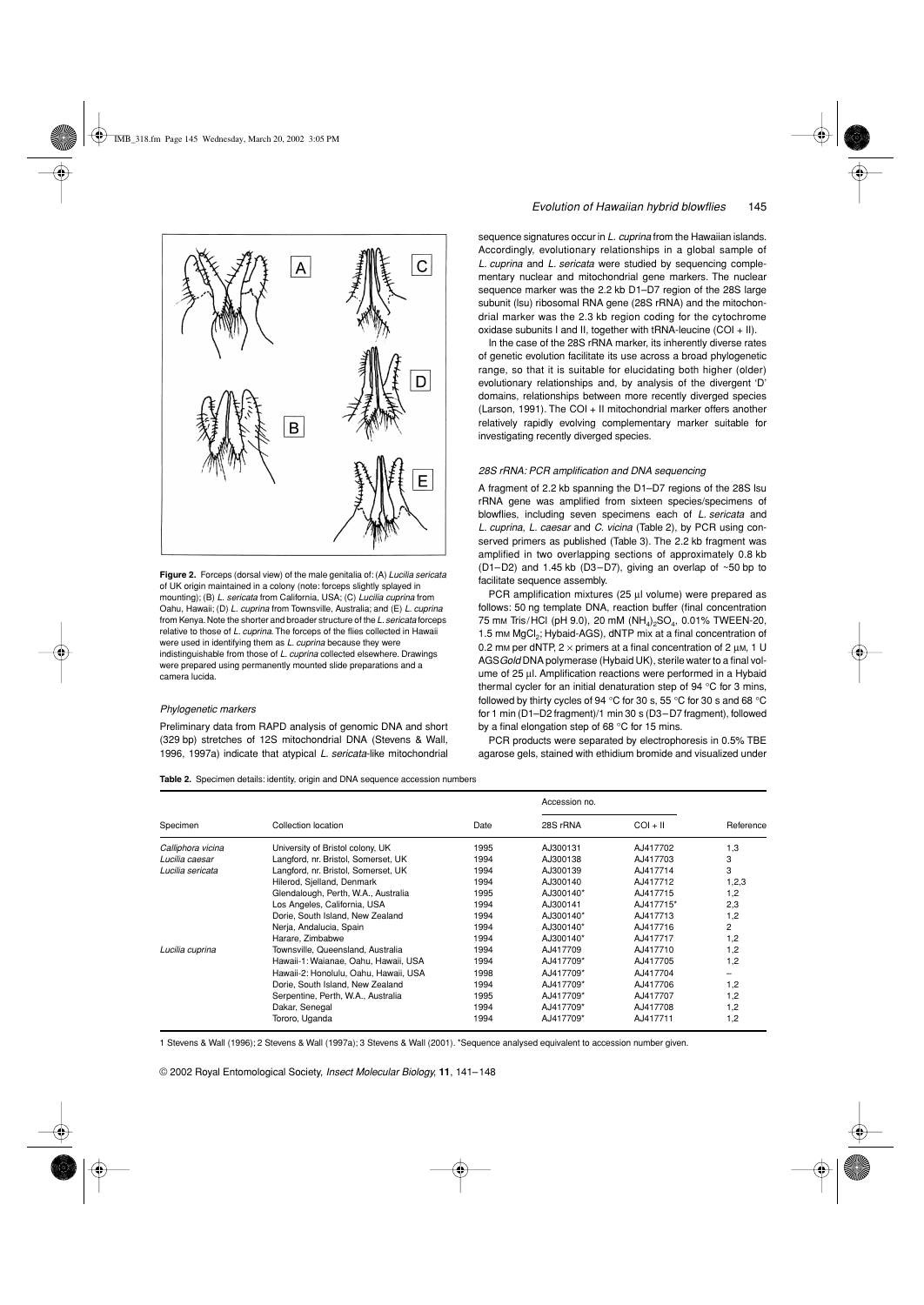| 28S rRNA D1-D2 fragment<br>Amplification primers: |                                                          |                                            |
|---------------------------------------------------|----------------------------------------------------------|--------------------------------------------|
| DT.F:<br>$D2.R$ :                                 | 5'-CCCCCTGAATTTAAGCATAT-3'<br>5'-GTTAGACTCCTTGGTCCGTG-3' | $(20$ -mer $)^1$<br>$(20$ -mer $)^2$       |
| Internal sequencing primers:                      |                                                          |                                            |
| D1R                                               | 5'-CTCTCTATTCAGAGTTCTTTTC-3'                             | $(22-mer)^{1}$                             |
| D2.F:                                             | 5'-GAGGGAAAGTTGAAAAGAAC-3'                               | $(20$ -mer $)^3$                           |
| 28S rRNA D3-D7 fragment                           |                                                          |                                            |
| Amplification primers:                            |                                                          |                                            |
| $D3-5.F$ :                                        | 5'-GACCCGTCTTGAAACACGG-3'                                | $(19$ -mer $)^4$                           |
| D7.R:                                             | 5'-CGACTTCCCTTACCTACAT-3'                                | $(19$ -mer $)^1$                           |
| Internal sequencing primers:                      |                                                          |                                            |
| $D3-5.R$ :                                        | 5'-TTACACACTCCTTAGCGGA-3'                                | $(19$ -mer $)^4$                           |
| D3-5.486.R:                                       | 5'-TCGGAAGGAACCAGCTACTA-3'                               | $(20$ -mer $)^5$                           |
| D3-5.742.F:<br>D7.F:                              | 5'-TCTCAAACTTTAAATGG-3'<br>5'-GACTGAAGTGGAGAAGGGT-3'     | $(17-mer)^4$<br>$(19$ -mer $)^1$           |
|                                                   |                                                          |                                            |
|                                                   |                                                          |                                            |
| COI + II CO1-CO5 fragment                         |                                                          |                                            |
| Amplification primers:                            |                                                          |                                            |
| TYJ-1460:                                         | 5'-TACAATTTATCGCCTAAACTTCAGCC-3'                         | $(26$ -mer $)^6$                           |
| TL2N-3014:                                        | 5'-TCCATTGCACTAATCTGCCATATTA-3'                          | $(25$ -mer) <sup><math>\prime</math></sup> |
| Internal sequencing primers:                      |                                                          |                                            |
| C1N-2191:                                         | 5'-CCCGGTAAAATTAAAATATAAACTTC-3'                         | $(26$ -mer $)^8$                           |
| UEA7:                                             | 5'-TACAGTTGGAATAGACGTTGATAC-3'                           | $(24$ -mer)                                |
| C1J-1751 A:                                       | 5'-GGATCACCTGATATAGCATTCCC-3'                            | $(23$ -mer) <sup>8</sup>                   |
| C1N-1840F:                                        | 5'-AGGAGGATAAACAGTTCATCC-3'                              | $(21 - mer)^{10}$                          |
| COI + II CO3-CO8 fragment                         |                                                          |                                            |
| Amplification primers:<br>TKN-3775:               | 5'-GAGACCATTACTTGCTTTCAGTCATCT-3'                        | $(27$ -mer $)^8$                           |
| C1J-2495:                                         | 5'-CAGCTACTTTATGAGCTTTAGG-3'                             | $(22$ -mer $)^6$                           |
| Internal sequencing primers:                      |                                                          |                                            |
| C2J-3138:                                         | 5'-AGAGCCTCTCCTTTAATAGAACA-3'                            | $(23$ -mer) <sup><math>\prime</math></sup> |
| C2J-3408F:                                        | 5'-CAATGATATTGAAGTTATGA-3'                               | $(20$ -mer) <sup>11</sup>                  |

Modified from: <sup>1</sup>Friedrich & Tautz (1997a), <sup>2</sup>Hoelzel & Green (1992), <sup>3</sup>Hoelzel & Green (1992), <sup>4</sup>Friedrich & Tautz (1997b), <sup>5</sup>Friedrich & Tautz (1997b), <sup>6</sup>Sperling *et al.* (1994), <sup>7</sup>Simon *et al.* (1994), <sup>8</sup>Bogdanowicz *et al.* (1993), <sup>9</sup>Lunt *et al.* (1996), <sup>10</sup>Sperling *et al.* (1995), <sup>11</sup>Wells & Sperling (1999).

<sup>1</sup>COI-only sequences and complete 28S rRNA gene sequences have been analysed from four additional specimens of Hawaiian *L. cuprina*, confirming the pattern of phylogenetic relationships observed for the two specimens/populations presented in Fig. 1.

2 Although our analysis provides strong support for placing Hawaiian *L. cuprina* mtDNA in the *L. sericata* clade, the basal position of these haplotypes leaves open the possibility that they are not descended from an *L. sericata* female, but rather from a recent ancestor of that species.

3 *Lucilia graphita* is substantially morphologically different from either *L. cuprina* or *L. sericata* and is confined to the northern-most islands of the Hawaiian archipelago several hundered miles distant; it has never been recorded on the principal islands such as Oahu (Hardy, 1981; N. Evenhuis, personal communication).

UV illumination. The products of four to eight separate PCR reactions per specimen were excised from the gel with a clean scalpel and pooled prior to purification with Sephaglas BP beads (Amersham Pharmacia Biotech). The pooling of amplicons reduces (dilutes) the possibility that random PCR amplification errors in individual reactions are carried forward and sequenced; in addition, all output traces from automated sequencing (see below) were checked for possible hybrid sites and ambiguities.

Fragments were sequenced in both directions at 350–500 base pair intervals, depending on the location of suitable primer sites, using the four original amplification primers and six additional internal primers (Hoelzel & Green, 1992; Friedrich & Tautz, 1997a,b; Table 3). Between 30 and 90 ng of pooled, purified template were used per sequencing-PCR reaction; reactions were run on a Perkin-Elmer ABI 377 automated sequencer. A consensus sequence was assembled from the individual internal primer sequences for each specimen using the program AutoAssembler (ABI).

#### *COI + II: PCR amplification and DNA sequencing*

A fragment of 2.3 kb spanning the mitochondrial COI and COII subunits, as well as tRNA-leucine, was amplified from the sixteen species/specimens using published primers and protocols (Wells & Sperling, 2001; Table 3). The 2.3 kb fragment was amplified in two overlapping sections of approximately 1.55 kb (CO1–CO5) and 1.3 kb (CO3–CO8), giving an overlap of ~500 bp to facilitate sequence assembly.

PCR amplification mixtures (25 µl volume) were prepared and amplified as for the 28S rRNA gene (see above). Amplification times were 94 °C for 3 mins, followed by thirty cycles of 94 °C for 30 s, 55 °C for 30 s and 68 °C for 2 mins 10 s (CO1–CO5 fragment)/1 min 30 s (CO3–CO8 fragment), followed by a final elongation step of 68 °C for 15 mins.

PCR products were separated by electrophoresis as described for 28S rRNA fragments (see above). Fragments were sequenced in both directions at 350–500 base pair intervals, depending on the

**Table 3.** Amplification and sequencing primers for 28S rRNA regions D1–D7 and mitochondrial cytochrome oxidase I and II subunits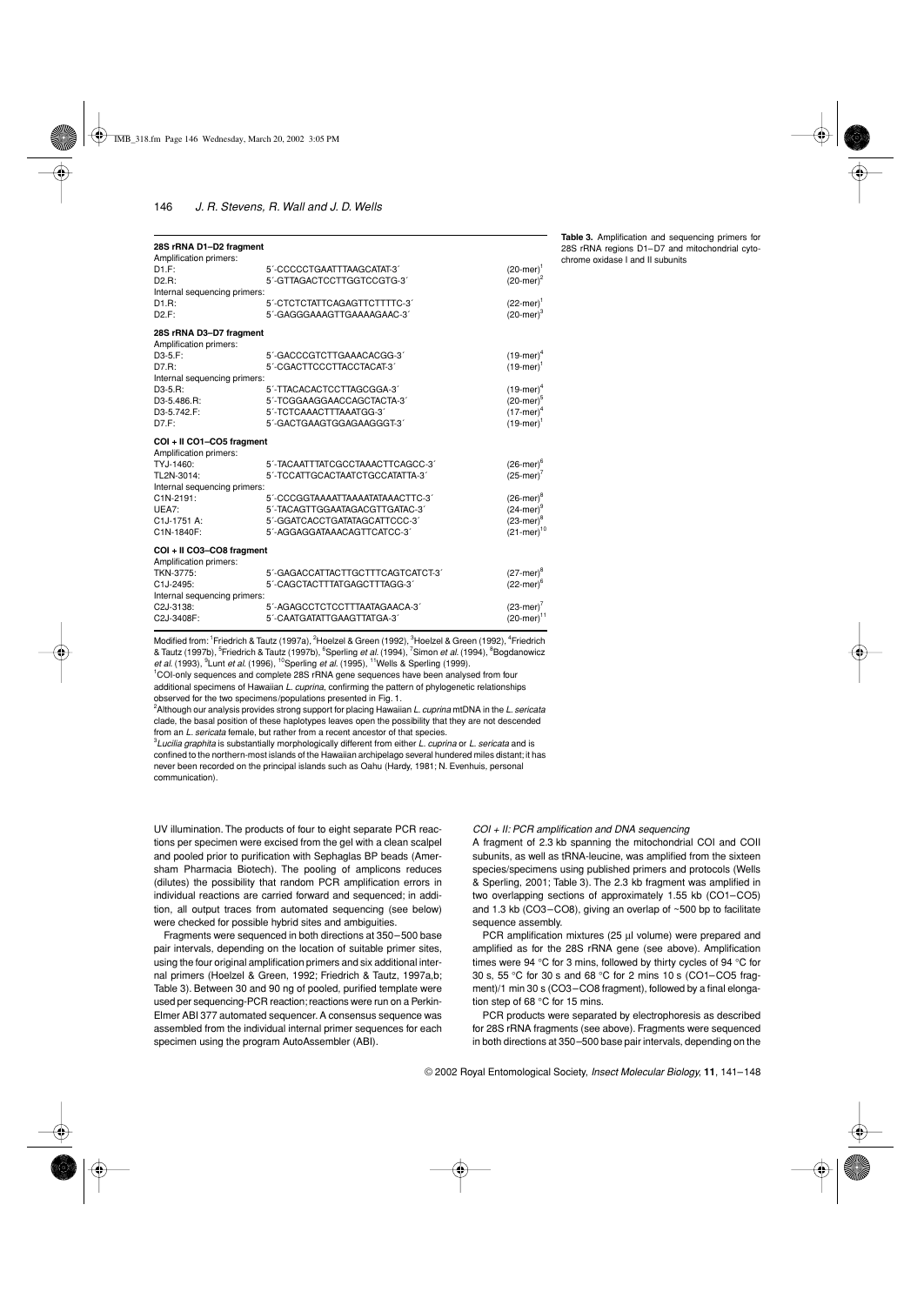location of suitable primer sites, using the four original amplification primers and six additional internal primers (Table 3). Again, 30 and 90 ng of pooled, purified template were used per sequencing-PCR reaction and sequencing was performed as for the 28S rRNA gene (see above).

#### *Phylogenetic analysis*

Sequences were aligned using the program Clustal W (Thompson *et al.*, 1994), before final adjustments were made by eye. Alignments comprised 2193 (28S rRNA) and 2329 (COI + II) nucleotide positions and are available on request from J.R.S.

Incongruence-length difference (ILD) tests (Farris *et al.*, 1995) were performed to test the homogeneity of the sequence data and to assess the combinability of the data from the two genes. While the ILD test is used to assess combinability of data, it also serves as an indicator of phylogenetic congruence (Cunningham, 1997) between genetic markers; it is implemented in PAUP<sup>\*</sup> as a partition-homogeneity test. Two partitions corresponding to the two genes were defined within the 4523 characters of the combined data file.

Phylogenetic analyses were performed using the program PAUP\*, version 4.0b6 (Swofford, 2001). Parsimony analysis was performed separately for each set of gene sequences. Relative bootstrap support analyses were performed using 1000 pseudoreplicates for each gene. The default options of PAUP were used: optimality criterion = maximum parsimony; initial upper bound computed step-wise; only minimal trees kept; addition sequence = furthest; zero length branches collapsed.

Differences between the mitochondrial (COI + II) and nuclear (28S rRNA) gene tree topologies were assessed using a Kishino-Hasegawa test (Kishino & Hasegawa, 1989) as implemented in PAUP\*.

#### *Substitution distribution analysis*

The program MacClade (Maddison & Maddison, 1992) was used to explore the distribution of phylogenetically informative characters (nucleotide changes) within trees. The 'Character Steps' option within the 'Chart' menu was used to evaluate coding position variation and to map the distribution of variable sites along genes.

## **Acknowledgements**

The financial support of The Wellcome Trust and the Royal Society is gratefully acknowledged; J.R.S. was funded by a Wellcome Trust Biodiversity Fellowship (Grant no. 050808/ Z/97/Z). J.D.W. was funded by the US National Institute of Justice (Grant no. 99-IJ-CX-0034). We thank Neal L. Evenhuis (Bishop Museum, Honolulu) for valuable comments on the manuscript and essential background information, James Allan (Exeter) for his work in the laboratory, Mark Wilkinson (NHM, London) for advice on tree topology testing and M. Lee Goff (University of Hawaii, Honolulu) for advice on locating *L. cuprina*.

#### **References**

Ash, N. and Greenberg, B. (1975) Developmental temperature responses of the sibling species *Phaenicia sericata and Phaenicia pallescens*. *Ann Entomol Soc Am* **68**: 197–200.

- Aubertin, D. (1933) Revision of the genus *Lucilia* R.-D. (Diptera, Calliphoridae). *Linn Soc J Zool* **38**: 389–463.
- Avise, J.C. (2000) *Phylogeography: the History and Formation of Species*. Harvard University Press, Cambridge, MA.
- Benecke, M. and Wells, J.D. (2001) DNA techniques for forensic entomology analysis. In: *Forensic Entomology. The Utility of Arthropods in Legal Investigations* (J. H. Byrd and J. L. Castner, eds), pp. 341–352. CRC Press, Boca Raton.
- Bogdanowicz, S.M., Walner, W.E., Bell, J., Odell, T.M. and Harrison, R.G. (1993) Asian gypsy moths (Lepidoptera: Lymantriidae) in North America: evidence from molecular data. *Ann Entomol Soc Am* **86**: 710–715.
- Brower, A.V.Z. (1994) Rapid morphological radiation and convergence among races of the butterfly *Heliconius erato* inferred from patterns of mitochondrial-DNA evolution. *Proc Natl Acad Sci USA* **91**: 6491–6495.
- Cunningham, C.W. (1997) Is congruence between data partitions a reliable predictor of phylogenetic accuracy? Empirically testing an iterative procedure for choosing among phylogenetic methods. *Syst Biol* **46**: 464–478.
- DeSalle, R. and Hunt, J.A. (1987) Molecular evolution in Hawaiian drosophilids. *Trends Ecol Evol* **2**: 212–215.
- Farris, J.S., Kallersjo, M., Kluge, A.G. and Bult, C. (1995) Constructing a significance test for incongruence. *Syst Biol* **44**: 570–572.
- Friedrich, M. and Tautz, D. (1997a) Evolution and phylogeny of the Diptera: a molecular phylogenetic analysis using 28S rDNA sequences. *Syst Biol* **46**: 674–698.
- Friedrich, M. and Tautz, D. (1997b) An episodic change of rDNA nucleotide substitution rate has occurred during the emergence of the insect order Diptera. *Mol Biol Evol* **14**: 644–653.
- Gleeson, D.M. and Sarre, S. (1997) Mitochondrial DNA variability and geographic origin of the sheep blowfly, *Lucilia cuprina* (Diptera: Calliphoridae), in New Zealand. *Bull Ent Res* **87**: 265–272.
- Guillemaud, T., Pasteur, N. and Rousset, F. (1997) Contrasting levels of variability between cytoplasmic genomes and incompatibility types in the mosquito *Culex pipiens*. *Proc Roy Soc Lond B* **264**: 245–251.
- Hall, M.J.R. and Wall, R. (1995) Myiasis of humans and domestic animals. *Adv Parasitol* **35**: 257–334.
- Hancock, J.M., Diethard, T. and Dover, G.A. (1988) Evolution of the secondary structures and compensatory mutations of the ribosomal RNAs of *Drosophila melanogaster*. *Mol Biol Evol* **5**: 393–414.
- Hardy, D.E. (1981) *Insects of Hawaii, Vol. 14. Diptera: Cyclorrhapha IV*. The University Press of Hawaii, Honolulu.
- Hoelzel, A.R. and Green, A. (1992) Analysis of population-level variation by sequencing PCR-amplified DNA. In *Molecular Genetic Analysis of Populations: a Practical Approach* (A. R. Hoelzel, ed.), pp. 159–187. IRL Press/ Oxford University Press, Oxford.
- Holloway, B.A. (1991) Morphological characters to identify adult *Lucilia sericata* (Meigen, 1826) and *L. cuprina* (Wiedmann, 1830) (Diptera: Calliphoridae). *NZ J Zool* **18**: 415–420.
- Kambhampati, S. and Rai, K.S. (1991) Mitochondrial-DNA variation within and among populations of the mosquito *Aedes albopictus*. *Genome* **34**: 288–292.
- Kishino, H. and Hasegawa, M. (1989) Evaluation of the maximum likelihood estimate of the evolutionary tree topologies from DNA sequence data, and the branching order in Hominoidea. *J Mol Evol* **29**: 170–179.
- Larson, A. (1991) Evolutionary analysis of length-variable sequences: divergent domains of ribosomal RNA. In *Phylogenetic Analysis*